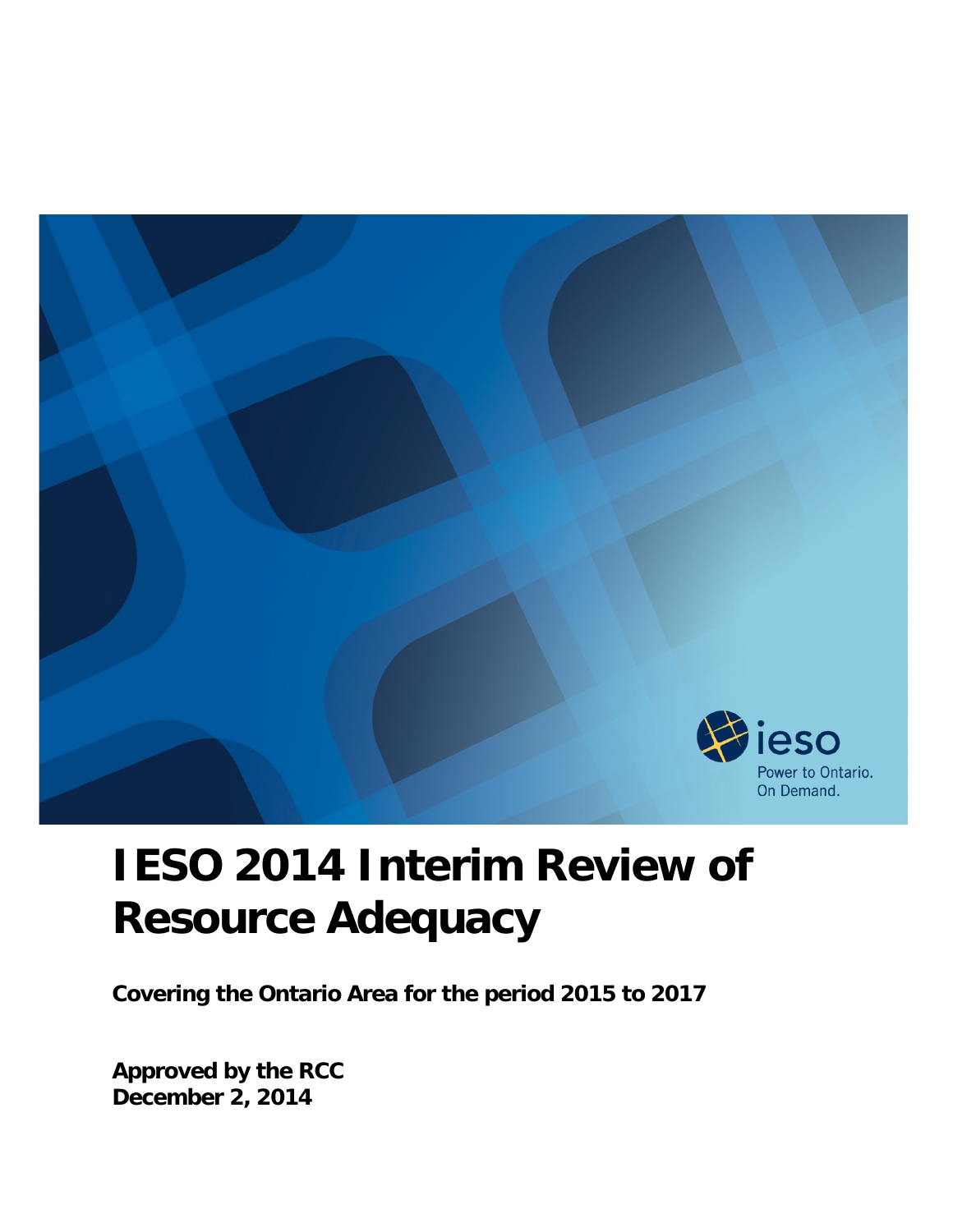This page is intentionally left blank.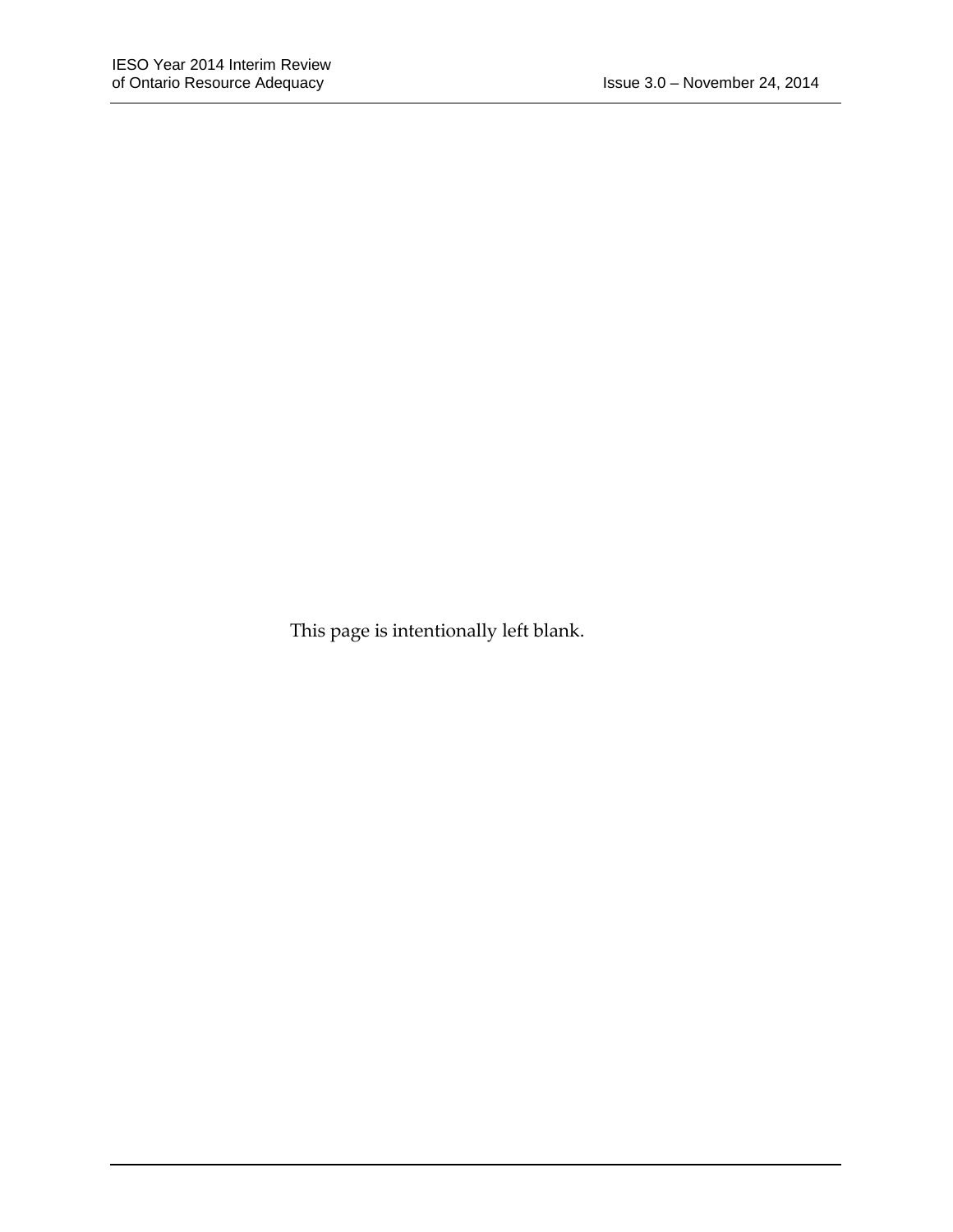### **Document Change History**

| <b>Issue</b> | <b>Reason for Issue</b>   | Date              |
|--------------|---------------------------|-------------------|
| 1.0          | Released for CP-8 review  | October 30, 2014  |
| 2.0          | Released for TFCP review  | November 12, 2014 |
| 3.0          | Released for RCC approval | November 24, 2014 |
|              |                           |                   |
|              |                           |                   |
|              |                           |                   |
|              |                           |                   |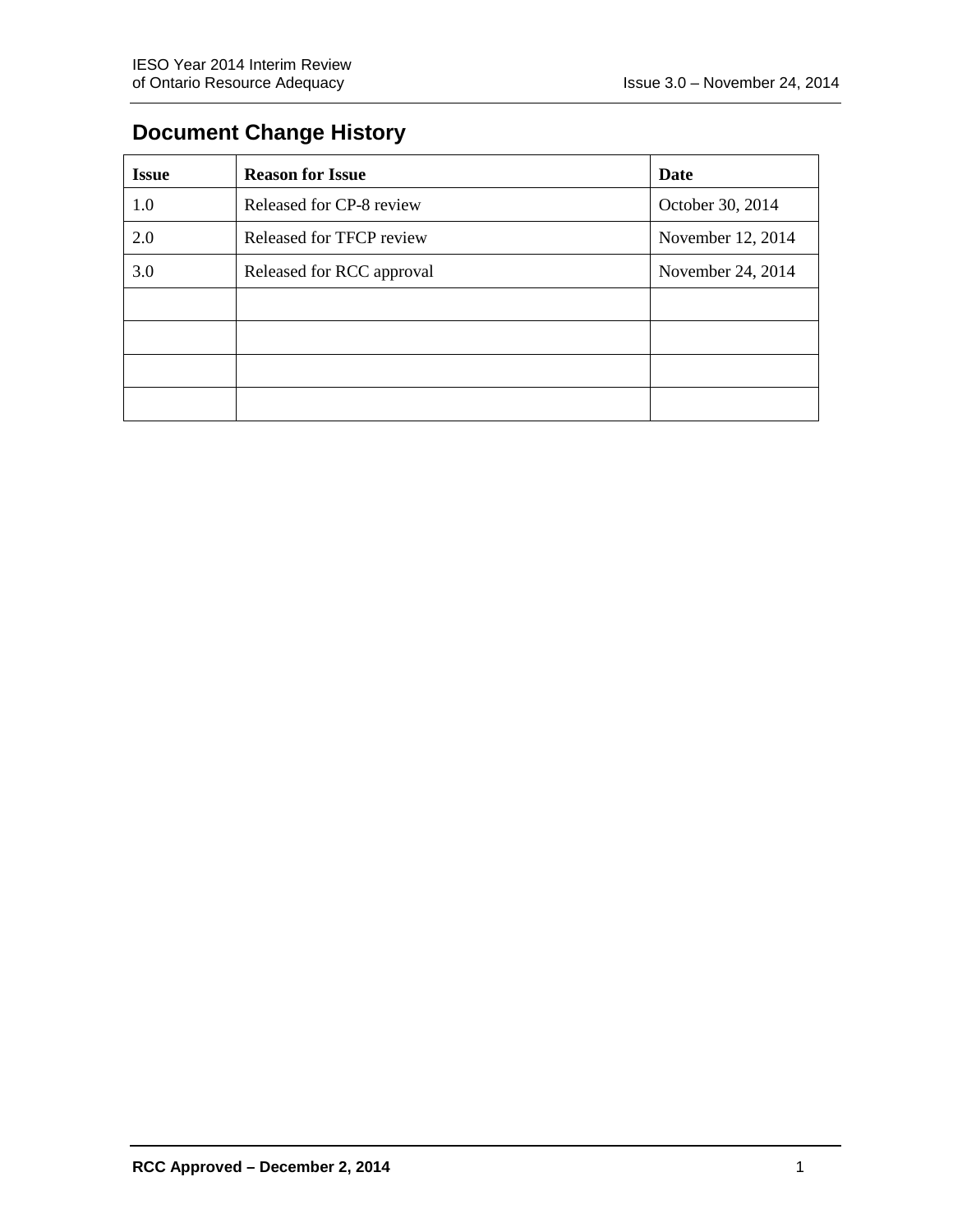## **1 EXECUTIVE SUMMARY**

The Independent Electricity System Operator (IESO) submits this assessment of resource adequacy for the Ontario Area to comply with the Reliability Assessment Program established by the Northeast Power Coordinating Council (NPCC). This 2014 Interim Review of Resource Adequacy (Interim Review) covers the study period from 2015 through 2017, and highlights changes since the 2012 Comprehensive Review of Resource Adequacy (Comprehensive Review).

The IESO determines Ontario's level of reliability using the General Electric Multi-Area Reliability Simulation (GE-MARS) program that is capable of performing probabilistic resource adequacy assessments.

This Interim Review identifies changes in assumptions from the 2012 Comprehensive Review, including changes to facilities and system conditions, generation resources' availability, load forecast, and the impact of these changes on the overall reliability of the Ontario electricity system. The report also presents a comparison with the 2012 Comprehensive Review.

This 2014 Interim Review concludes that Ontario will be able to meet the NPCC resource adequacy criterion that limits the loss of load expectation (LOLE) to no more than 0.1 days/year for all years within the study period (2015 to 2017).

Under median demand growth, for 2015 forecast year, both Emergency Operating Procedures (EOPs) and tie-benefits are utilized in addition to existing and planned resources to meet the NPCC criterion. For 2016 and 2017 forecast years, existing and planned resources are sufficient to satisfy the NPCC criterion.

Under the high demand growth scenario, for 2015 forecast year, both EOPs and tie-benefits are utilized in addition to existing and planned resources to meet the NPCC criterion. For 2016 and 2017 forecast years, the NPCC criterion is satisfied using EOPs in addition to existing and planned resources.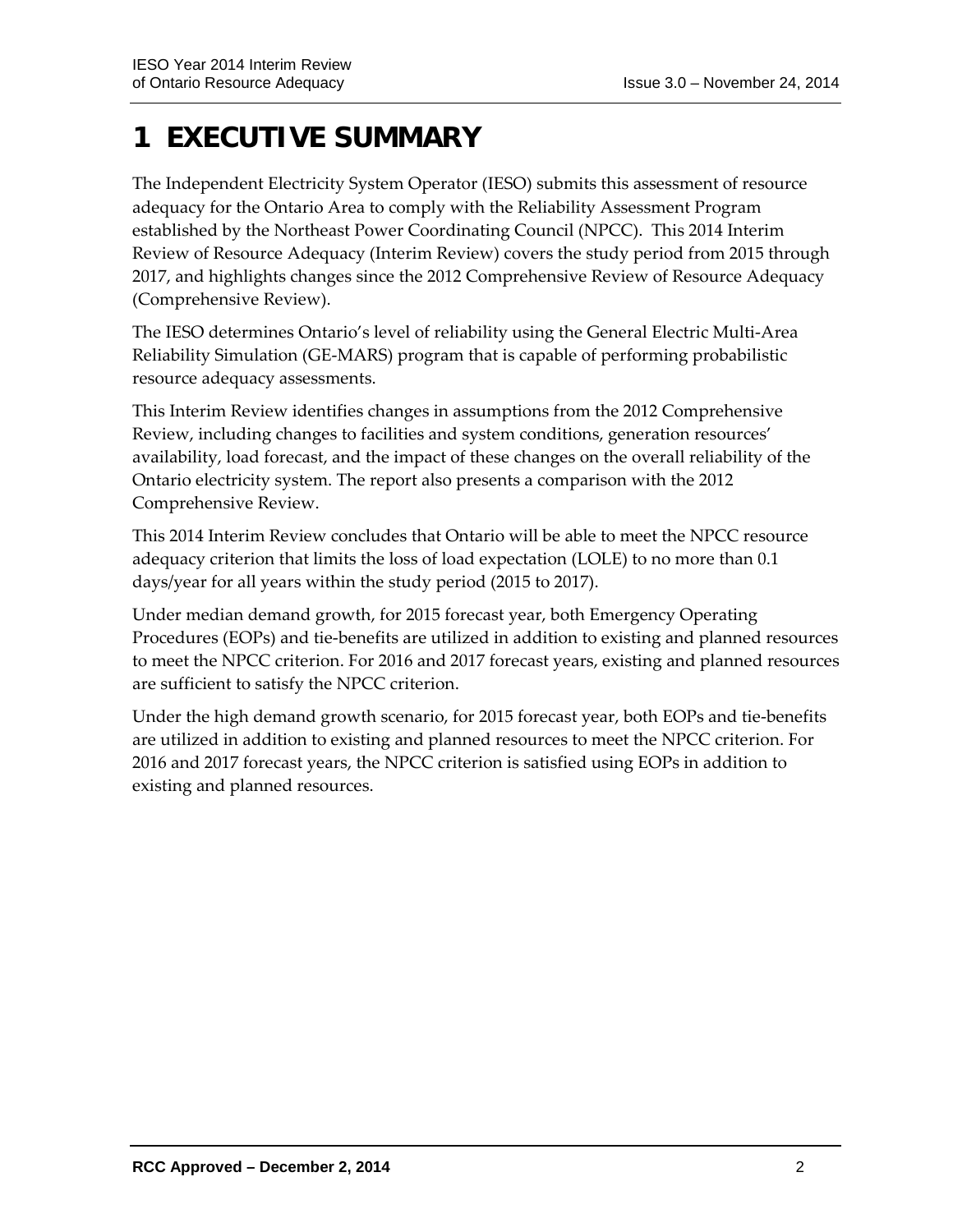# **2 INTRODUCTION**

The information presented in this 2014 Interim Review of resource adequacy covers the forecast period from 2015 through 2017.

The previous Comprehensive Review was submitted at the November 2012 meeting of the Reliability Coordinating Committee (RCC). Comparisons between this Interim Review and the IESO's 2012 Comprehensive Review are included in this report.

The guidelines for the review are specified in Appendix D of the NPCC Regional Reliability Reference Directory #1, Guidelines for Area Review of Resource Adequacy (Original document: December 1, 2009).

# **3 ASSUMPTION CHANGES**

#### **3.1 Demand Forecast**

Tables 3.1 and 3.2 show a comparison between the peak demand forecasts for the 2012 Comprehensive Review and the 2014 Interim Review under median and high demand growth scenarios respectively.

The 2014 median growth peak demand forecast is similar to the 2012 forecast, but with slightly lower peaks over the forecast horizon. The 2014 forecast is based on the most recent inputs; updated economic and demographic projections, the most recent embedded generation figures and the inclusion of 2012 and 2013 actuals. The similarity between the most recent forecasts and the Comprehensive Review demonstrates that the underlying drivers and themes have remained fairly consistent.

Peak demands at the grid level continue to be shaped by a number of off-setting factors. Increase in demand as a result of modest economic and population growth is outstripped by demand reduction caused by conservation savings, inclusion of price responsive demand and increases in embedded generation. The overall impact will result in declining peaks over the forecast period.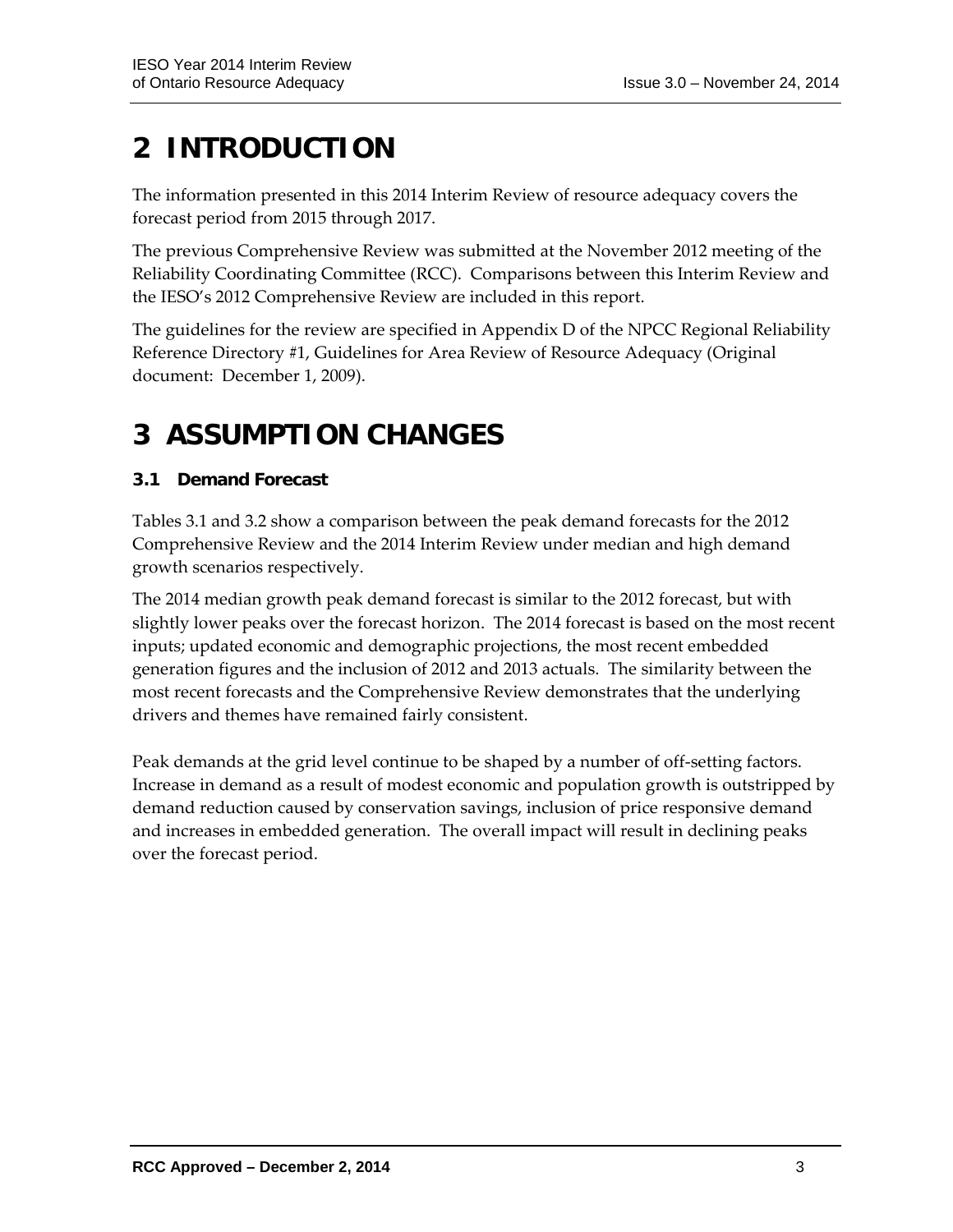|                 | <b>Normal Weather Annual Peak</b> |                                  |                   |  |  |  |
|-----------------|-----------------------------------|----------------------------------|-------------------|--|--|--|
| Year            |                                   | <b>Median Demand Growth [MW]</b> |                   |  |  |  |
|                 | 2012 Comp.<br><b>Review</b>       | 2014 Interim<br><b>Review</b>    | <b>Difference</b> |  |  |  |
| 2015            | 22,859                            | 22,726                           | $-133$            |  |  |  |
| 2016            | 22,640                            | 22,535                           | $-105$            |  |  |  |
| 2017            | 22,471                            | 22,344                           | $-127$            |  |  |  |
| Growth Rate (%) | $-0.6%$                           | $-0.6%$                          |                   |  |  |  |

#### Table 3.1 Demand Forecast Comparison – Median Demand Growth

The 2014 high demand growth scenario projects a much higher growth rate compared to the 2012 high demand growth forecast. Both forecasts end up with similar peaks in 2017 but have very different growth profiles getting there.

The current forecast is much lower in the near term as actuals for 2012 and 2013 have been incorporated into the forecast. The actuals for 2012 and 2013 were in line with the median demand growth forecast. Therefore, the high demand growth forecast is not consistent with that data and needed to be rebased starting in 2014. This approach changes the growth profile and accounts for the main differences between the two high demand growth scenarios.

| Table 3.2 | Demand Forecast Comparison – High Demand Growth |
|-----------|-------------------------------------------------|
|           |                                                 |

|                 | <b>Normal Weather Annual Peak</b> |                               |                   |  |  |  |
|-----------------|-----------------------------------|-------------------------------|-------------------|--|--|--|
|                 | <b>High Demand Growth [MW]</b>    |                               |                   |  |  |  |
| Year            | 2012 Comp.<br><b>Review</b>       | 2014 Interim<br><b>Review</b> | <b>Difference</b> |  |  |  |
| 2015            | 24,395                            | 22,953                        | $-1,442$          |  |  |  |
| 2016            | 24,614                            | 23,436                        | $-1,178$          |  |  |  |
| 2017            | 23,980                            | 23,953                        | $-27$             |  |  |  |
| Growth Rate (%) | $-0.57%$                          | 1.43%                         |                   |  |  |  |

#### **3.2 Resources Forecast**

Table 3.3 compares the available capacity of supply resources at the time of the summer peaks for the current 2014 Interim Review with the 2012 Comprehensive Review. This 2014 review assumes resource availability based on the latest information regarding existing and planned resources. Resources considered in this review include all existing and planned resources.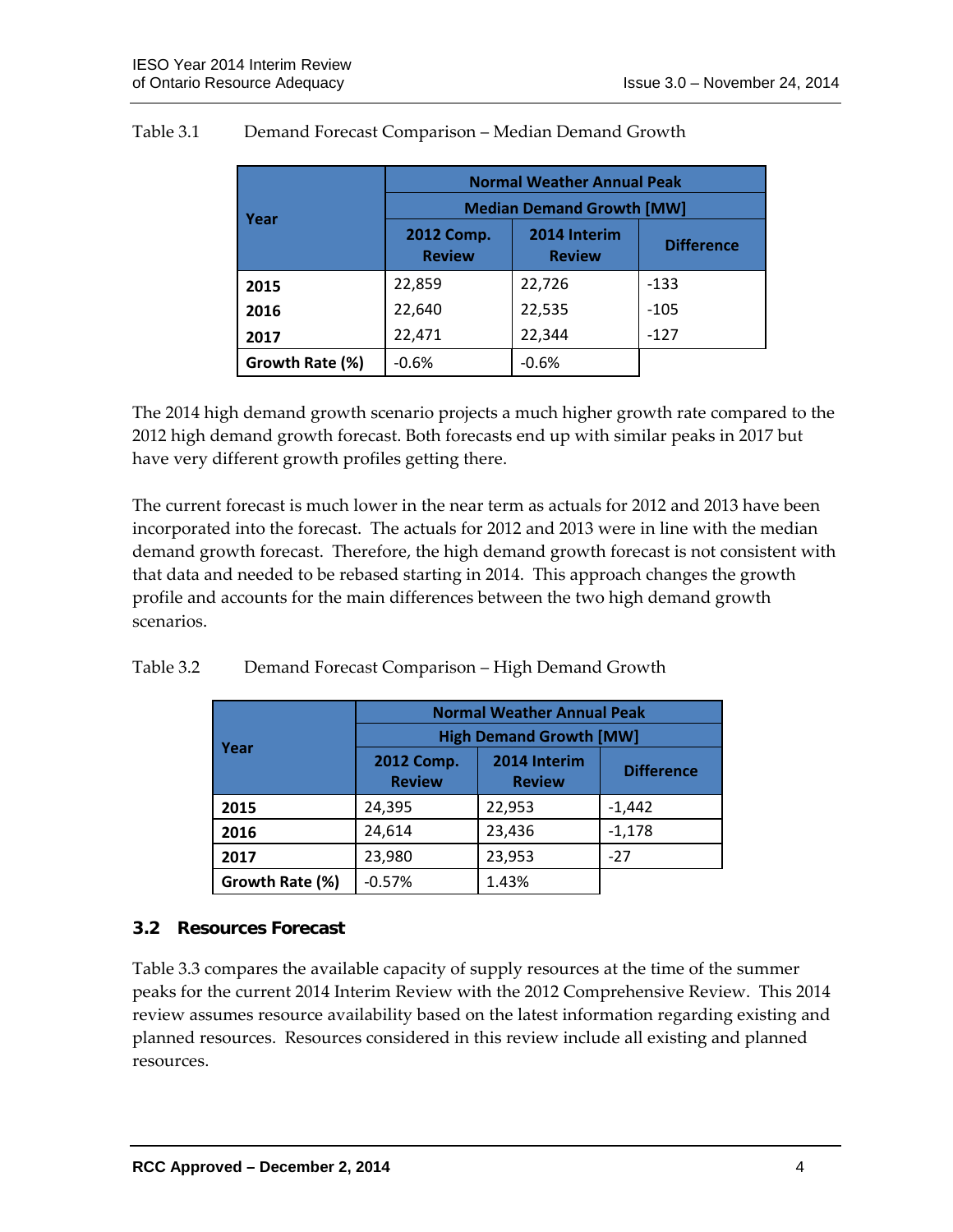*Planned resources* include all committed projects that have already been contracted by the Ontario Power Authority (OPA), along with the capacity to be contracted by the OPA, as directed by the Ontario Ministry of Energy, expected to be in service during the review period. Assumptions related to amounts and types of planned resources used in this review are provided by the OPA[1](#page-6-0).

Available resources, effective capacity available at the time of summer peak, considered for 2014 Interim Review is provided in Appendix A.

*Available resources* at the time of summer peak, included in table 3.3, are determined based on the following:

- 1) historical median contribution of hydro resources during peak demand hours;
- 2) total capacity available from thermal units (nuclear, gas, oil and biomass) after discounting major nuclear refurbishment outages that extend over multiple years;
- 3) historical median contribution of wind resources during top 5 peak demand hours;
- 4) historical hourly median contribution of solar resources during peak demand hour; and
- 5) effective capacity of projected demand response (DR) resources.

|      | Available Resources [MW] at Time of Summer Peak (July) |                               |                   |  |  |  |
|------|--------------------------------------------------------|-------------------------------|-------------------|--|--|--|
| Year | 2012 Comp.<br><b>Review</b>                            | 2014 Interim<br><b>Review</b> | <b>Difference</b> |  |  |  |
| 2015 | 30,385                                                 | 28,804                        | $-1,580$          |  |  |  |
| 2016 | 29,858                                                 | 28,451                        | $-1,407$          |  |  |  |
| 2017 | 28,087                                                 | 27,741                        | $-346$            |  |  |  |

Table 3.3 Comparison of Available Resources Forecasts

The difference in available resources between 2012 Comprehensive Review and 2014 Interim Review is primarily a result of different planning assumptions used for demand response resources, as well as updated nuclear refurbishment schedule for 2017. The reasons for the differences are described in detail below.

- Approximately 350 MW of price responsive demand is now captured in the demand forecast as a load modifier rather than in the available resources forecast.
- In 2012 there were proposals to increase demand response programs. For 2015-2017, Ontario Long Term Energy Plan projects that the current level DR capacity will be maintained. This accounts for a difference in the projections of approximately 750 MW.

-

<span id="page-6-0"></span><sup>&</sup>lt;sup>1</sup> The OPA is the provincial agency responsible for long term planning of the electricity system and for contracting electricity resources.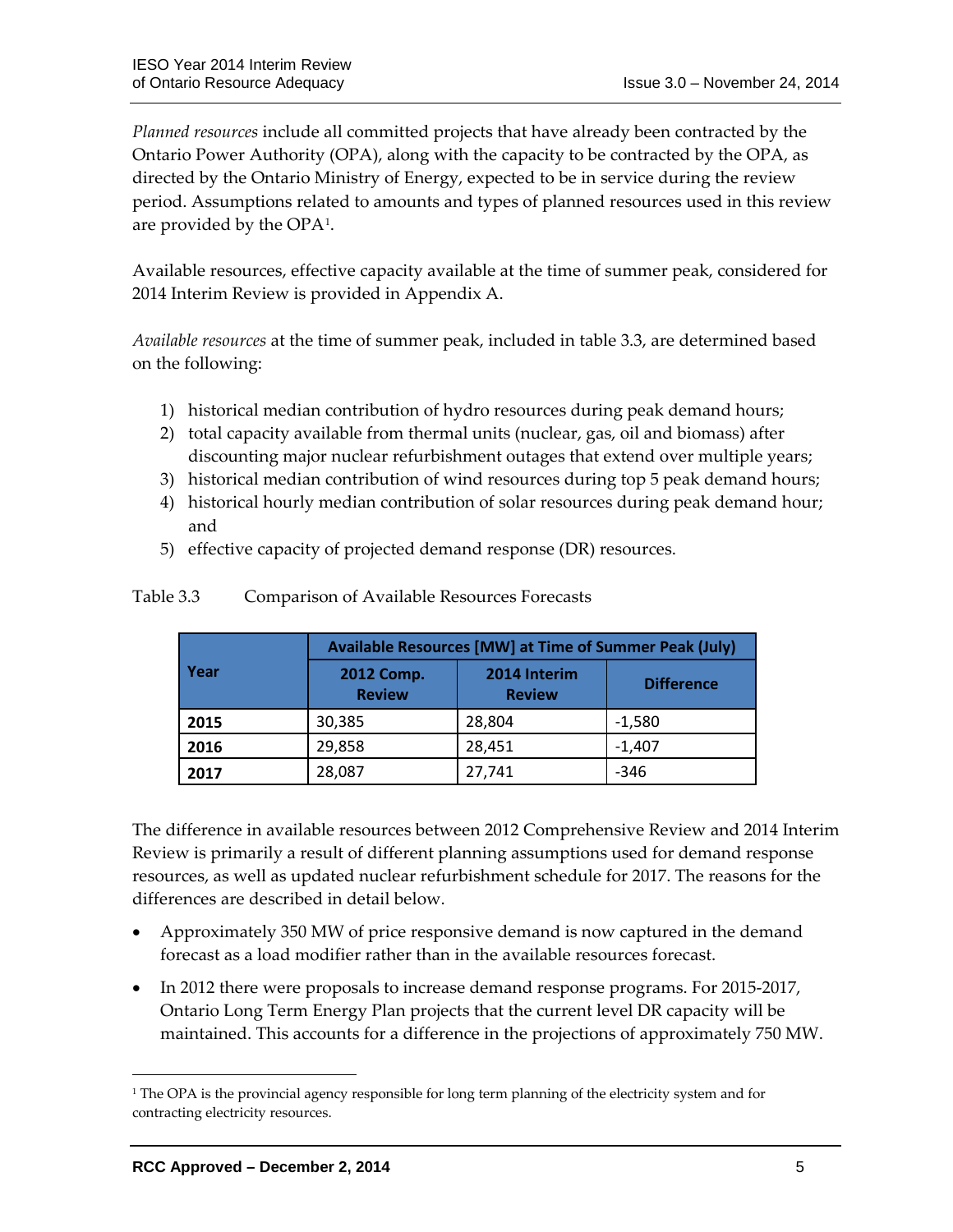- A revised in-service date of one gas-fired generation project with a capacity of about 300 MW originally schedule for 2015 onwards. This project is assumed to be in service by January 2016 for this review.
- Removal of a government directed 245 MW CHP (combined heat and power) resource scheduled for January 2015, assumed in the 2012 Comprehensive Review.
- Only two nuclear units (one unit each at Bruce and Darlington GS) are expected to be on a refurbishment outage in summer 2017. However, in the 2012 Comprehensive Review, three nuclear units (two units at Bruce GS and one unit at Darlington GS)) were scheduled to undergo refurbishment outage in summer 2017.
- The remaining differences in resources are from small updates to hydroelectric, wind, solar and biomass resource contributions. In addition, project attrition and updates to inservice dates of future wind and solar resources also contributed to the difference.

#### **3.3 Ontario Electricity Sector Changes**

In fall of 2013, the provincial government released the updated Ontario LTEP specifying the target for large scale development of renewable energy projects, the nuclear refurbishment plan and plans for implementation of conservation. Some of the key targets that the 2013 LTEP specifies are:

- demand response is estimated to meet 10 percent of net peak demand by 2025, equivalent to approximately 2,400 MW under forecast conditions;
- conservation is expected to yield incremental peak savings of more than 3,000 MW by 2024;
- nuclear refurbishment is planned to begin at both Darlington and Bruce generating stations in 2016;
- hydroelectric generation target is increased to include 9,300 MW by 2025; and
- non-hydroelectric renewable resources target, which includes wind, solar and bioenergy resources, is set at 10,700 MW by 2021
- The Feed-in-Tariff (FIT) program is expected to result in a significant amount of renewable generation capacity to come online over the 2015-2017 timeframe. Wind and solar generation is expected to comprise the bulk of this new renewable capacity, with substantial amount expected to connect directly to the distribution system.

To complete its off-coal policy, in April 2014, Ontario retired its last operational coal unit. Thunder Bay GS is now expected to have one of its two coal units converted to biomass (142 MW) before summer of 2015. Earlier in the third quarter of 2014, Atikokan GS was converted to biomass (205 MW).

Effective January 1, 2015, as legislated by Ontario's provincial government, the IESO and the OPA will be merged into a single organization with an objective to increase efficiencies and contain costs between the two entities. The new organization - under the name IESO - will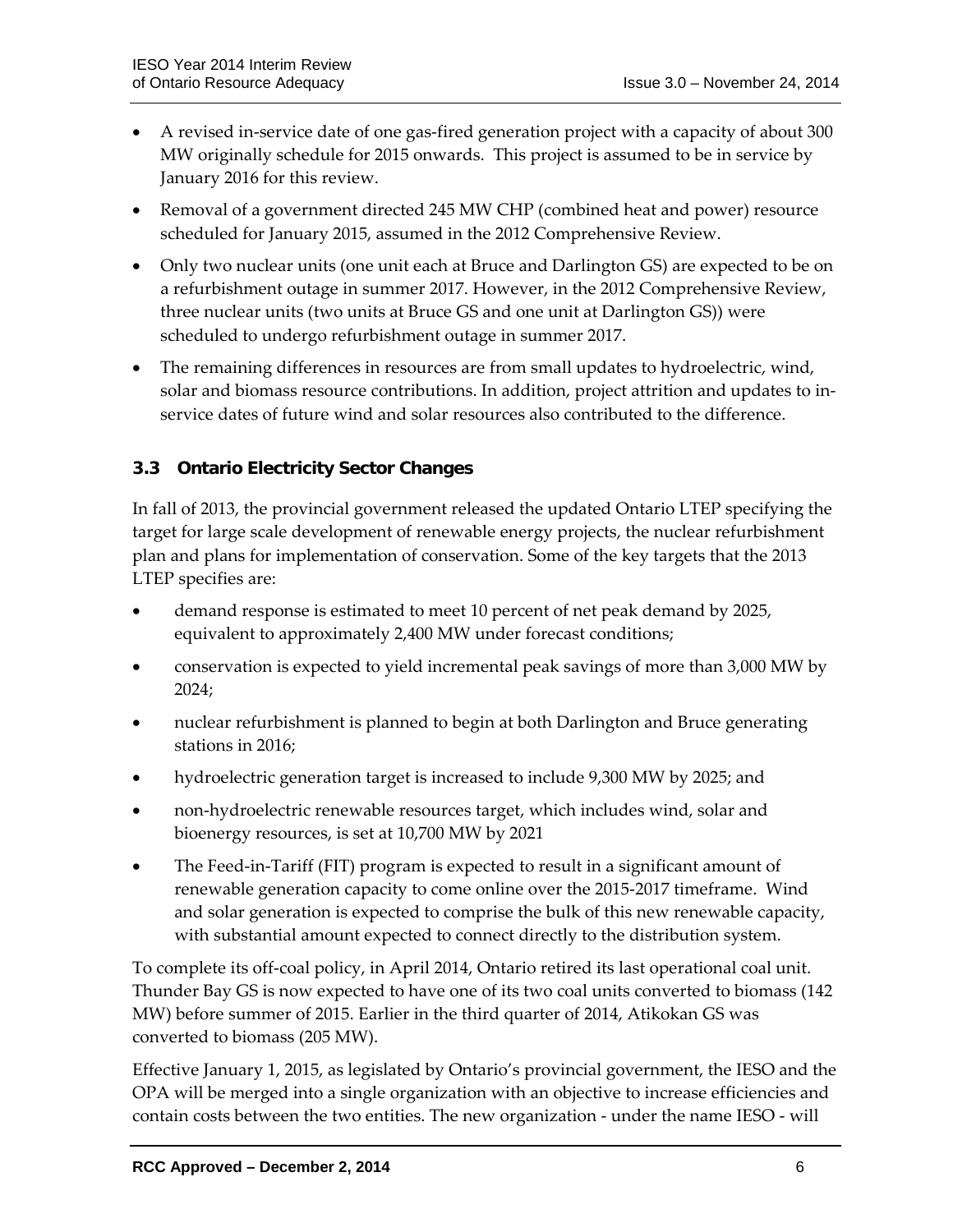be responsible for both long-term planning and coordination of system operations to maintain electricity supply and demand balance.

#### **3.4 Transfer Capabilities**

In July 2014, the transfer limit of the interface between Northeast and Essa zones was increased from 1,550 MW to 2,100 MW. This expansion in the limit was a result of transmission reinforcements (voltage compensation) that were added to accommodate the new generation capacity connecting in the Northeast zone.

#### **3.5 Emergency Operating Procedures**

Emergency operating procedures (EOPs) are considered in the resource adequacy assessment if the existing and planned resources are not sufficient to meet the Loss of Load Expectation (LOLE) criterion. Table 3.4 summarizes the assumptions regarding the load relief and supply available from EOPs.

| <b>EOP Measure</b>                  | <b>EOP</b> Impact                 |                        |  |  |
|-------------------------------------|-----------------------------------|------------------------|--|--|
|                                     | % of Demand                       | $\mathbf{M}\mathbf{W}$ |  |  |
| <b>Public Appeals</b>               | 1.0                               |                        |  |  |
| No 30-minute OR                     |                                   | 473                    |  |  |
| <b>Generator Stretch Capability</b> |                                   | 148                    |  |  |
| No 10-minute OR                     |                                   | 945                    |  |  |
| <b>Voltage Reductions</b>           | 2.1                               |                        |  |  |
| <b>Total Impact</b>                 | 3.1                               | 1,566                  |  |  |
| Less OR Requirement                 |                                   | $-1,418$               |  |  |
| Net Impact (% of Demand)            | 3.1                               |                        |  |  |
| Net Impact (MW)                     |                                   | 148                    |  |  |
| Aggregated Net Impact               | 3.1% Reduction in Demand + 148 MW |                        |  |  |

Table 3.4 Emergency Operating Procedures Assumptions and their Aggregate Impact<sup>[2](#page-8-0)</sup>

#### **3.6 Fuel Supply Diversity**

A diverse generation mix is important for resource adequacy and market efficiency, because it provides dispatch flexibility, reduced vulnerability to fuel supply contingencies and fuel price fluctuations.

With the addition of approximately 3,000 MW of gas-fired generation since 2009, the volume of gas consumed for electricity generation in Ontario is increasing. Ontario is well situated with respect to natural gas transmission and storage. Based on the input received from

<span id="page-8-0"></span> $\frac{1}{2}$ <sup>2</sup>Although 30-minute and 10-minute OR are included in this list of EOPs, the analysis does not impose a requirement to provide for OR since only loss of load events are being considered. Therefore, the net benefit of applying EOPs in the analysis excludes relaxation of OR requirements.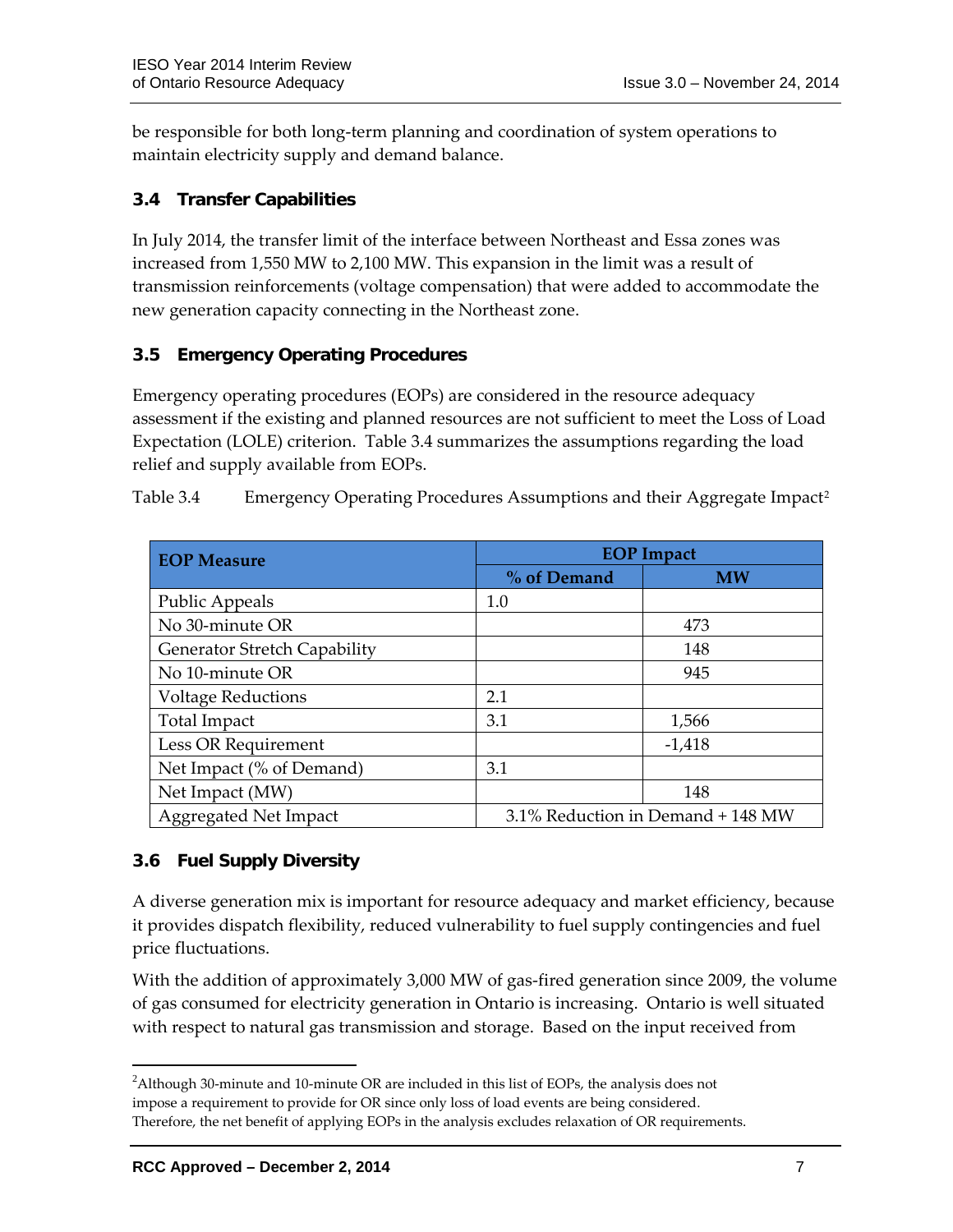stakeholders, the review of the winter operations conducted by the IESO as part of the Ontario's Gas-Electric coordination initiative and the assessment of initial results of the EIPC's (Eastern Interconnection Planning Collaborative) Gas-Electric System Interface Study, the IESO has concluded that Ontario's ability to meet the additional gas supply requirements in the period covered by this review is adequate and that risk of interruption of gas supply is within acceptable risk tolerance.

To meet the challenge of rapid deployment of renewables across the province and help capture the benefits of Ontario's investment in variable generation (wind and solar), the IESO has adapted operations as well as its markets to accommodate the influx of variable generation. In order to effectively integrate up to 10,700 MW of renewable generation by 2021, the IESO's Renewables Integration Initiative (RII) was implemented in 2013. RII involved integration of the hourly centralized variable generation forecast<sup>[3](#page-9-0)</sup> into IESO scheduling tools, enhanced visibility of output of distributed-connected variable generation facilities 5 MW or greater, and dispatch of grid-connected variable resources. The new tool set provides system operators with greater levels of awareness of system conditions; improved variable generation forecast and increased operational flexibility from variable generation resources.

### **4 RESOURCE ADEQUACY ASSESSMENT**

#### **4.1 Loss of Load Expectation (LOLE) Results**

The resource adequacy probabilistic assessment was performed using GE-MARS. The following inputs were used:

- median and high demand growth forecast and associated load forecast uncertainty (LFU);
- forecast of available resources and existing EOPs;
- planned outage schedule submitted by Market Participants;
- equivalent forced outage rates (EFORS) for thermal units derived using historical generator performance data; and
- transmission limits of major interfaces connecting different zones.

The above inputs are described in greater detail in *Appendix B – Resource Modeling Methodology* section of this report.

Table 4.1 provides a summary of the LOLE results from these MARS runs for the different scenarios.

-

<span id="page-9-0"></span><sup>3</sup> Centralized forecast is available for all wind and solar resources with an installed capacity of 5MW or greater and all wind and solar resources directly connected to the IESO-controlled grid.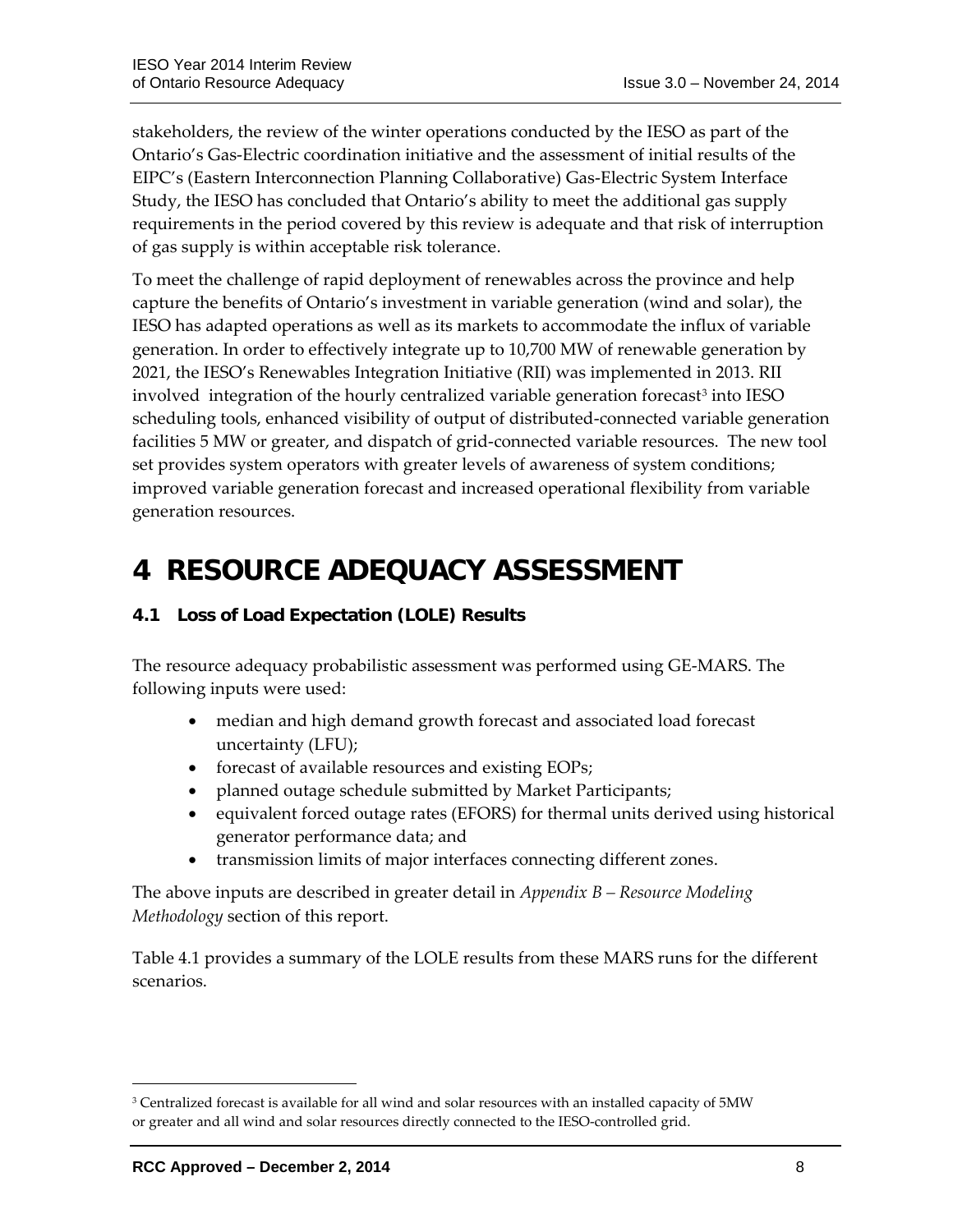|                 | <b>Demand</b> |             | <b>Tie-Benefits</b>  | <b>LOLE</b> |                          |       |
|-----------------|---------------|-------------|----------------------|-------------|--------------------------|-------|
| <b>Scenario</b> | Growth        | <b>EOPS</b> |                      | 2015        | 2016                     | 2017  |
|                 |               | <b>No</b>   | 0 MW                 | 0.476       | 0.065                    | 0.025 |
|                 | Median        | Yes         | 0 MW                 | 0.162       | $\overline{\phantom{a}}$ |       |
|                 |               | Yes         | 175 MW only for 2015 | 0.096       | $\overline{\phantom{a}}$ |       |
| າ               | High          | <b>No</b>   | 0 MW                 | 0.651       | 0.253                    | 0.318 |
|                 |               | Yes         | 0 MW                 | 0.228       | 0.081                    | 0.099 |
|                 |               | Yes         | 375 MW only for 2015 | 0.099       | $\overline{\phantom{a}}$ |       |

#### Table 4.1 LOLE Results from MARS Runs

Under median demand growth scenario, the NPCC criterion of LOLE no more than 0.1days/year is satisfied for the 2016 and 2017 forecast years without the use of EOPs or tiebenefits. However, for the 2015 forecast year, EOPs and tie-benefits are needed to satisfy the NPCC criterion. The critical period is in the spring of 2015, when overlapping nuclear station outages tighten the supply situation. Tie-benefits<sup>[4](#page-10-0)</sup> of up to 175 MW, along with EOPs, were found to satisfy the NPCC criterion in 2015. This level of tie-benefits is well within the level of imports offered into the Ontario market. Also, the level of tie-benefits required falls within the range of tie-benefits assessed by the NPCC in its 'Review of Interconnection Assistance Reliability Benefits' study<sup>[5](#page-10-1)</sup>.

Under the high demand growth scenario, for 2015 forecast year the overlapping station outages in spring resulted in need to invoke EOPs and tie-benefits of up to 375 MW MWs to satisfy the NPCC criterion. The support provided by tie-benefits is primarily relied upon only during the shoulder period months when overlapping station outages occur. This amount of tie-benefits is also within the level of imports offered into the Ontario market and is well within the range of tie-benefits assessed by the NPCC in its 'Review of Interconnection Assistance Reliability Benefits' study. For 2016 and 2017 forecast years, EOPs are required in addition to existing and planned resources to satisfy the NPCC criterion.

The IESO facilitated the coordination of the 2015 nuclear outages, resulting in the outages being rescheduled by the market participants to the most appropriate period feasible for achieving both the regulatory requirements of the plants while meeting IESO reliability requirements for the power system. EOPs, increased reliance on the interties and flexibility to re-schedule other planned outages will be among the actions available to manage reserves in the event of extreme scenarios during the scheduled nuclear outages period in 2015.

The results above demonstrate that Ontario is expected to be compliant with the target LOLE of 0.1 days per year over the next three years.

<span id="page-10-0"></span> $4$  Capacity utilized through tie-benefits does not reflect firm imports. Ontario does not have any firm import capacity contracted.

<span id="page-10-1"></span><sup>5</sup> <https://www.npcc.org/Library/Interconnections%20Assistance%20Reliability%20Benefits/RCC> [\\_Approved\\_CP-8\\_Tie\\_Benefit\\_Report\\_June\\_1\\_2011.pdf](https://www.npcc.org/Library/Interconnections%20Assistance%20Reliability%20Benefits/RCC)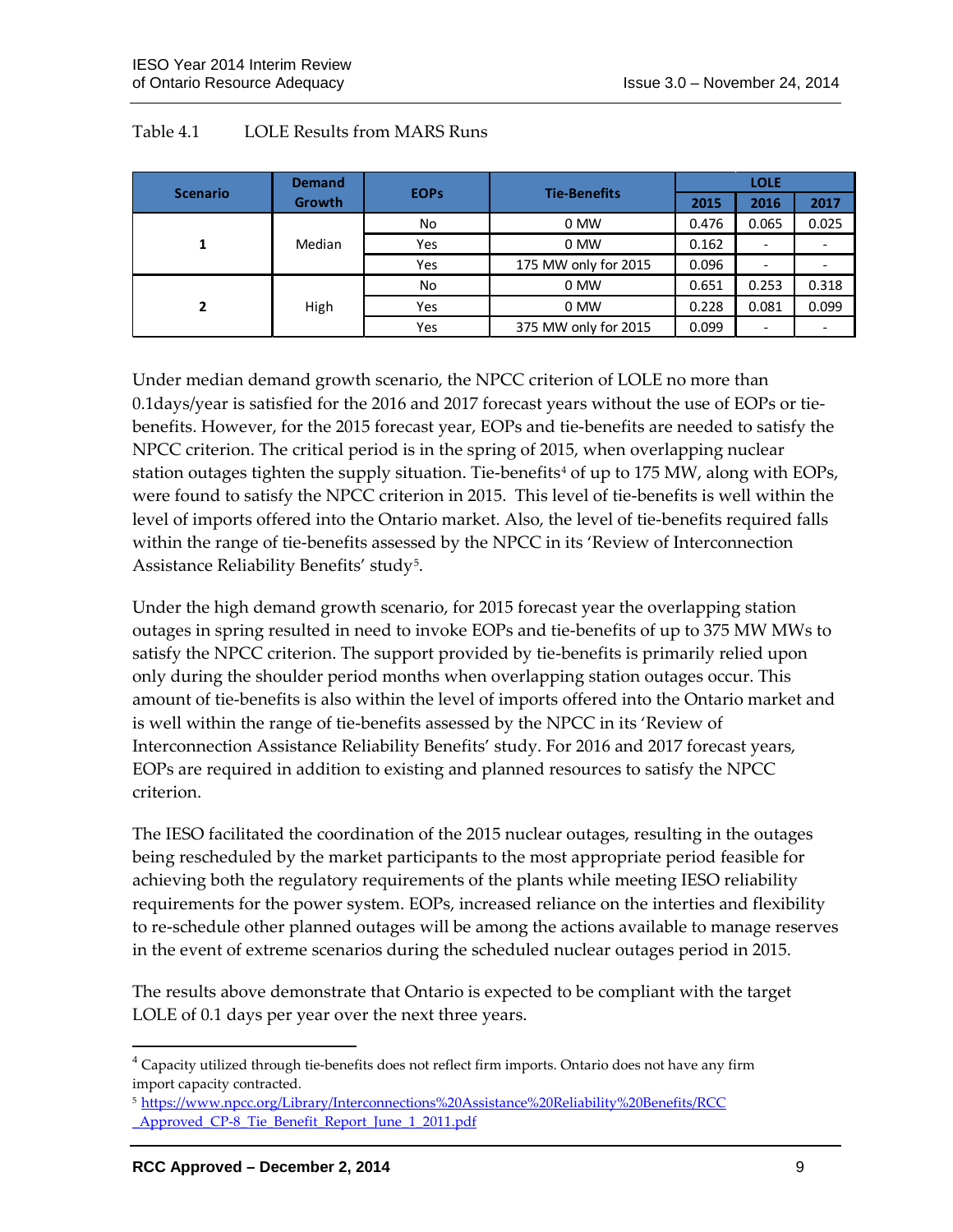#### **4.2 Median Demand Growth LOLE Comparison – 2013 Interim vs. 2012 Comprehensive**

Table 4.2 compares the LOLE results for the 2012 Comprehensive and 2014 Interim Reviews under the median demand growth scenario for 2015 to 2017. In general, LOLE values have increased in all three years of study, as a result of lower available resources as described in section 3.2 and updates to planned outages schedules of thermal units.

Highest change in LOLE between 2012 Comprehensive Review and 2014 Interim Review occurred in 2015, which is primarily driven by overlapping nuclear station outages in the spring that were included in 2014 Interim Review but not the 2012 review.

| <b>NPCC Review</b> | <b>Demand</b> | <b>EOPS</b> | <b>Tie-Benefits</b>  | <b>LOLE</b> |       |       |
|--------------------|---------------|-------------|----------------------|-------------|-------|-------|
|                    | <b>Growth</b> |             |                      | 2015        | 2016  | 2017  |
| 2012 Comprehensive | Median        | <b>No</b>   | 0 MW                 | 0.041       | 0.001 | 0.001 |
| 2014 Interim       | Median        | <b>No</b>   | 0 MW                 | 0.476       | 0.065 | 0.025 |
| 2014 Interim       | Median        | Yes         | 0 MW                 | 0.162       | ۰     |       |
| 2014 Interim       | Median        | Yes         | 175 MW only for 2015 | 0.096       |       |       |

#### Table 4.2 2012 Comprehensive vs. 2014 Interim LOLE Results

#### **4.3 Alleviating Factors and Contingency Mechanisms**

There are several study assumptions which may change in such a way that reserve levels in Ontario could be different than presented in this 2014 Interim Review, including the amount of conservation and demand response, amount of tie-benefits available and the amount of generation that may be on planned outage.

Every quarter, looking out nine months into the future, the IESO assesses the integrated generator and transmission outage plans of market participants. Periods where outages result in inadequate resource levels are identified to generators and transmitters. If market participants fail to proactively reschedule outages to mitigate concerns, the IESO may reject outages to ensure sufficient capacity is available to meet non-dispatchable demand.

Deviations from initial generator outage plans through outage rescheduling and rejection are not always desirable. This could stretch the ability of generator owners/operators to accommodate larger amounts of outages over shorter time periods and may increase forced outage occurrences. Operational experience so far indicates generator owners are usually able to adapt their outage plans.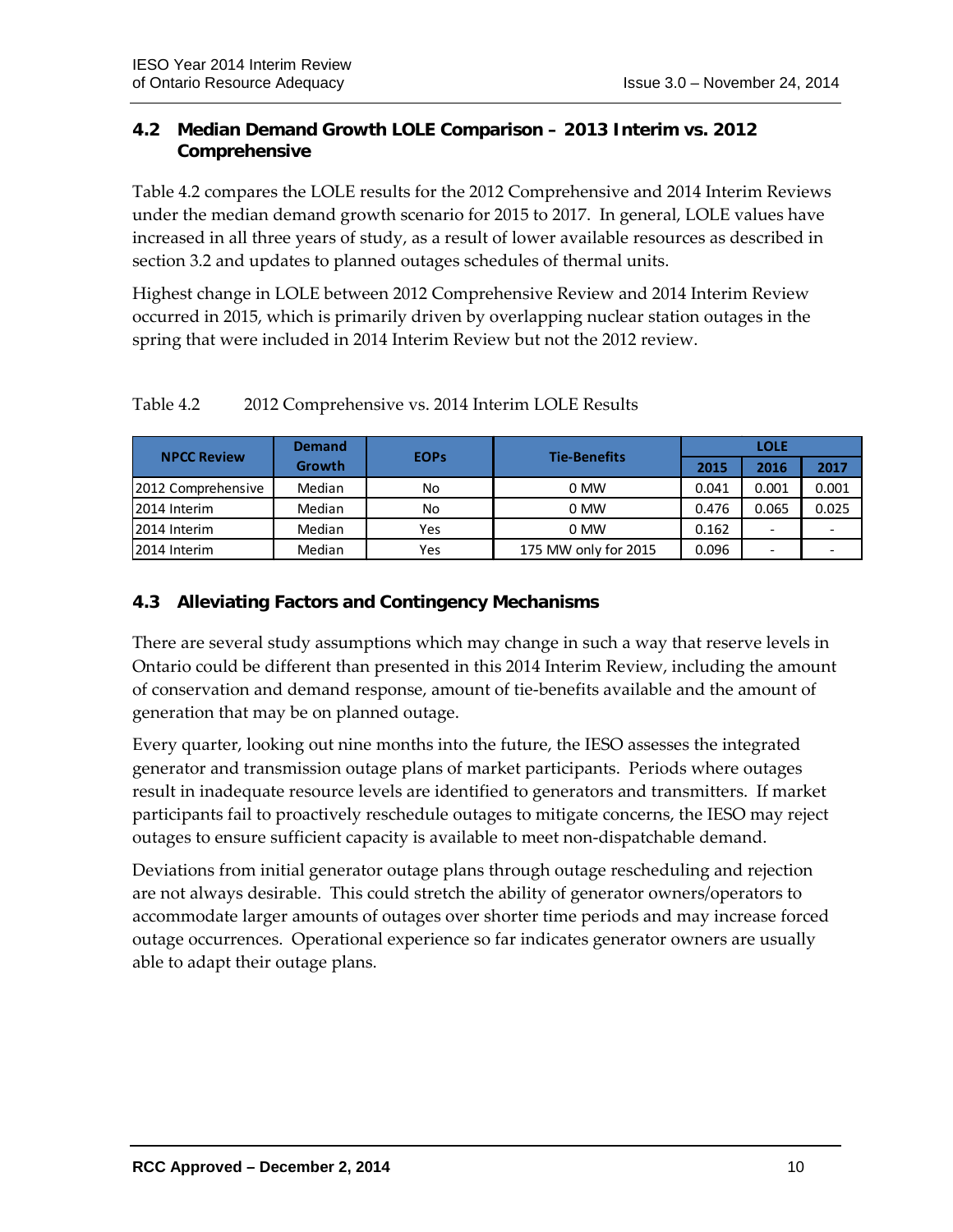# **5 CONCLUSIONS**

This 2014 Interim Review demonstrates that Ontario will be able to meet the NPCC resource adequacy criterion that limits the LOLE value to no more than 0.1 days/year for all years from 2015 to 2017.

Under median demand growth scenario, both EOPs and tie-benefits are utilized in addition to existing and planned resources to satisfy the NPCC criterion for 2015. For 2016 and 2017 forecast years, the NPCC criterion is achieved using only existing and planned resources.

Under the high demand growth scenario, for 2015, both EOPs and tie-benefits are required in addition to existing and planned resources to satisfy the NPCC criterion. For 2016 and 2017 forecast years, EOPs are utilized in addition to existing and planned resources to satisfy the NPCC criterion.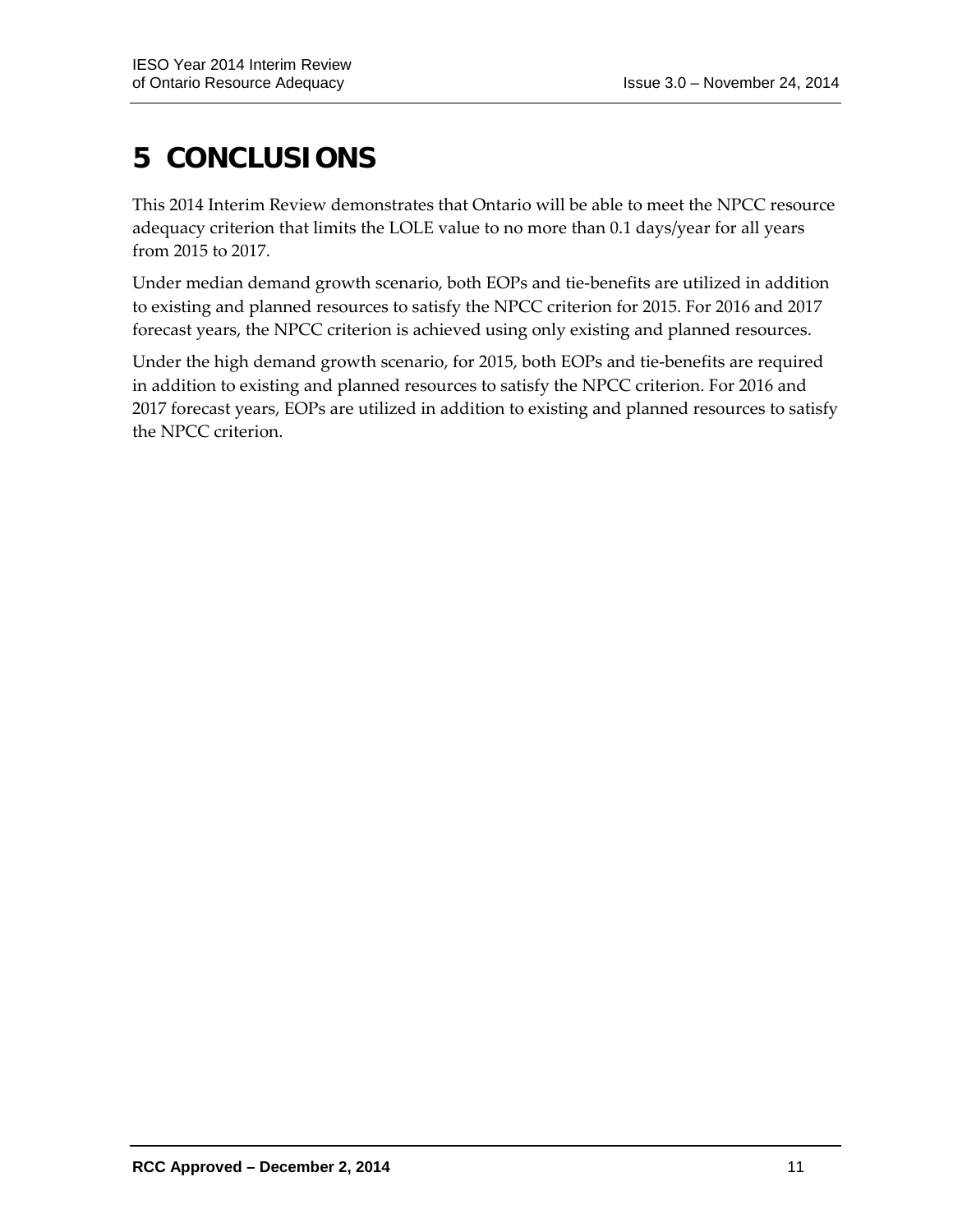### **APPENDIX A: RESOURCE TALLY**

#### **Summary of Existing and Planned Resources**

Table A.1 summarizes the total effective capacity of existing and planned resources available during summer peak by individual fuel type.

Planned resources include all committed projects under contract with the Ontario Power Authority (OPA), and capacity to be contracted by the OPA as directed by the Ontario's Ministry of Energy that are expected to be in service during the reviewed period.

Table A.1 Effective Existing and Planned Resources Available during Summer Peak

|                                |                 | 2015 Existing and Planned<br><b>Resources (MW)</b> |                 | 2016 Existing and Planned<br><b>Resources (MW)</b> |           | 2017 Existing and Planned<br><b>Resources (MW)</b> |                 |           |                 |
|--------------------------------|-----------------|----------------------------------------------------|-----------------|----------------------------------------------------|-----------|----------------------------------------------------|-----------------|-----------|-----------------|
| <b>Resource</b><br><b>Type</b> | <b>Existing</b> | Committed                                          | <b>Directed</b> | <b>Existing</b>                                    | Committed | <b>Directed</b>                                    | <b>Existing</b> | Committed | <b>Directed</b> |
| <b>Nuclear</b>                 | 12,893.0        | 0.0                                                | 0.0             | 12.174.0                                           | 0.0       | 0.0                                                | 11,309.0        | 0.0       | 0.0             |
| Wind                           | 251.2           | 291.0                                              | 0.0             | 251.2                                              | 310.1     | 0.0                                                | 251.2           | 378.0     | 0.0             |
| Solar                          | 132.6           | 80.0                                               | 0.0             | 132.6                                              | 80.0      | 0.0                                                | 132.6           | 110.0     | 150.5           |
| <b>Biomass</b>                 | 112.4           | 185.5                                              | 127.8           | 112.4                                              | 185.5     | 127.8                                              | 112.4           | 185.5     | 127.8           |
| Hydro                          | 5,724.0         | 4.0                                                | 1.0             | 5.724.0                                            | 273.0     | 5.0                                                | 5.724.0         | 285.0     | 8.0             |
| Gas & Oil                      | 8.434.9         | 0.0                                                | 0.0             | 8.212.9                                            | 242.0     | 0.0                                                | 8.029.9         | 242.0     | 0.0             |
| <b>DR</b>                      | 502.6           | 0.0                                                | 64.8            | 502.6                                              | 0.0       | 118.1                                              | 502.6           | 0.0       | 192.6           |
| <b>Total</b>                   | 28.050.7        | 560.5                                              | 193.6           | 27.109.7                                           | 1.090.6   | 250.9                                              | 26.061.7        | 1,200.5   | 478.9           |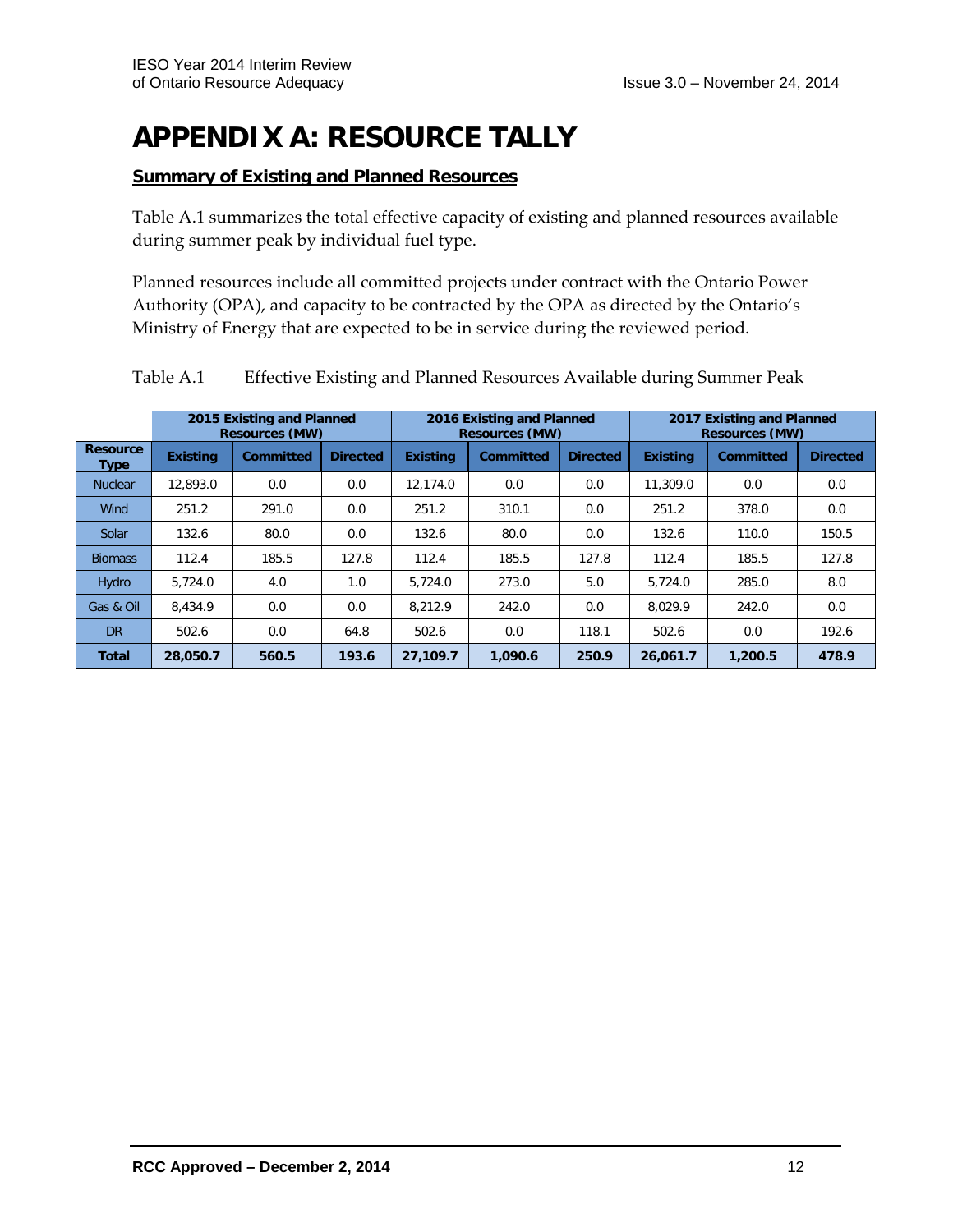### **APPENDIX B – MARS MODELING METHODOLOGY**

#### **Wind**

Wind resources are modeled probabilistically on a zonal basis as Type 1 Energy-Limited Resources with a cumulative probability density function (CPDF). In order to derive the CPDFs, first, the top 5 demand hour window by month for each shoulder period month and by season for summer and winter periods are determined based on 5-year historical demand data. Historical wind production during these top 5 demand hours is then extracted to determine the median contribution using both simulated and actual wind output data independently. A conservative approach of determining the lower median contribution during top 5 demand hours is applied to select historical simulated or actual wind output based CPDF for each month or season. Seasonal CPDFs for the summer and winter, and separate monthly CPDFs for the shoulder months are modeled in MARS to represent the capacity contribution of wind resources to the system

#### **Solar**

Solar resources are modeled as load modifiers in MARS with production (MW contribution) calculated from projected installed capacities and hourly solar contribution factors. Hourly solar contribution factors are determined using 10 years of historical simulated data by calculating the hourly median solar contribution by month for each shoulder period month and by season for summer and winter periods. This methodology results in 24-hour capacity factor that is used to create an hourly solar profile to modify load.

#### **Hydroelectric**

Hydroelectric resources are modeled in MARS as capacity-limited and energy-limited resources. Minimum capacity, maximum capacity and monthly energy values are determined on an aggregated basis for each transmission zone. Maximum capacity values are based on historical median monthly production and contribution to operating reserve at the time of system weekday peaks. Minimum capacity values are based on the bottom 25<sup>th</sup> percentile of historical production during hours ending one through five for each month. Monthly energy values are based on historical monthly median energy production since market opening.

For new hydroelectric projects, the maximum capacity value is derived based on the average monthly capacity factor at the time of system peak in the zone where the new project is located. The minimum capacity value and the monthly energy value are calculated using the methodology described above based on the historical production data of a similar sized generator in the zone where the new project is located.

#### **Thermal Resources**

Four resource types are modeled as thermal resources, viz. nuclear, gas, oil and biomass. The capacity values for each unit are based on monthly maximum capacity ratings contained in Market Participant submissions.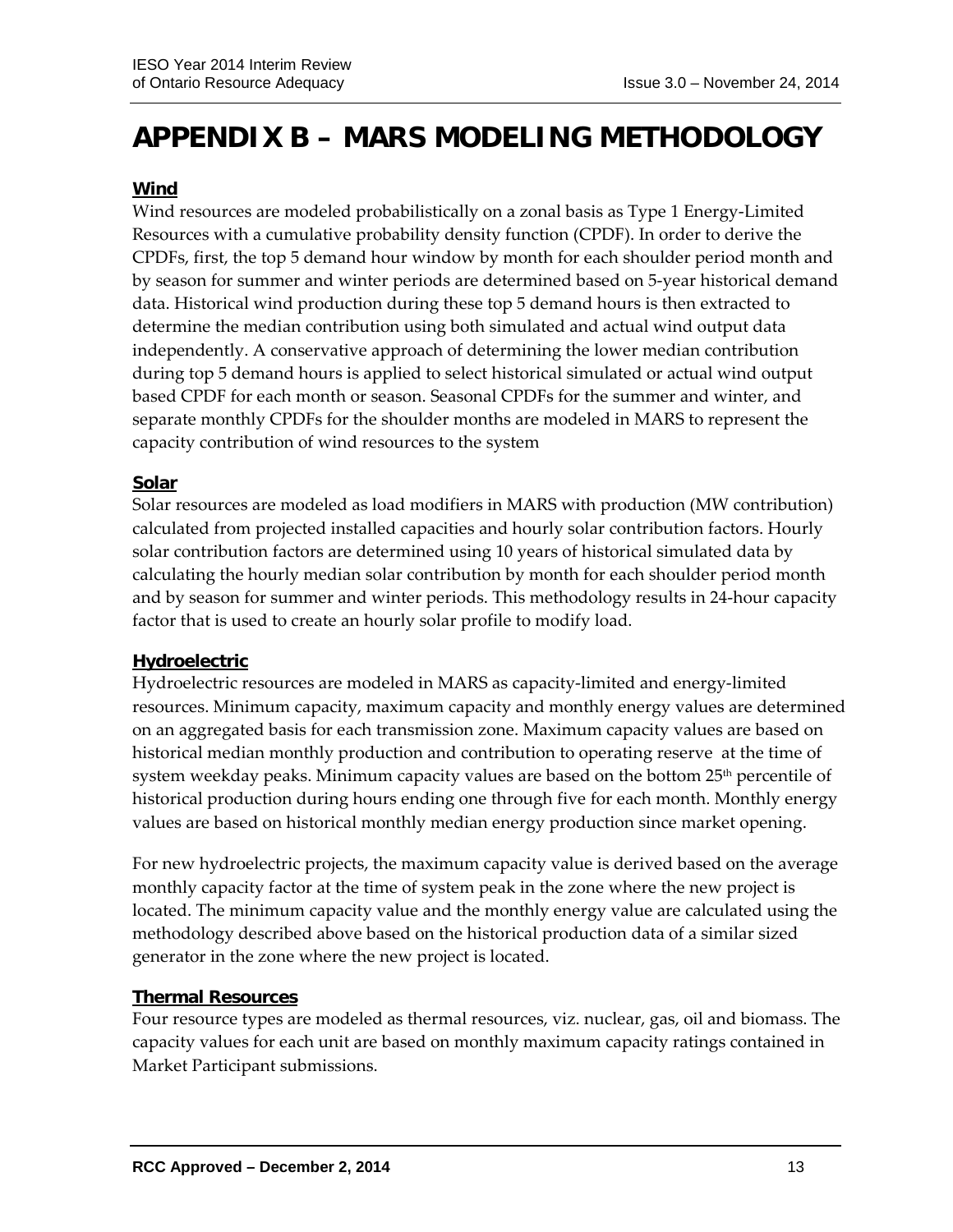Equivalent Forced Outage Rates (EFOR) for existing units are derived using rolling five-year history of actual forced outages. The derived EFORs are then converted to capacity state and transition rate matrices for MARS. For units with insufficient historical data, and for new units, EFOR of existing unit with similar size and technical characteristics is utilized to model the forced outage rates. The projected EFOR values in the form of weighted average and range by fuel type is provided in table A.2 below.

| <b>Fuel Type</b> | <b>Weighted Average EFOR</b> | <b>Range of EFOR</b> |
|------------------|------------------------------|----------------------|
| Nuclear          | 8.36%                        | $3 - 22%$            |
| Gas              | 6.26%                        | $2 - 14%$            |
| Oil              | 5.22%                        | $4 - 50%$            |
| <b>Biomass</b>   | 6.20%                        | $4 - 7%$             |

Table A.2 Ontario's Projected Equivalent Forced Outage Rates

#### **Planned Outages**

Planned outages are in general based on outage submissions from Market Participants. For first year of the study, the planned outages are extracted from the Integrated Outage Management System (IOMS), and for later years the information submitted as part of 10 year outlook form submissions by market participants are utilized.

For those generating units with no specified outages over the planning period, the planned outages are based on forecast Planned Outage Factors (POFs) submitted by Market Participants and/or a generic outage plan derived from historic outage patterns of existing units. Planned and forced outage impacts for hydro, wind and solar are assumed to be already accommodated in the capacity assumptions used.

#### **Transmission Limits (Interface and Zonal)**

The Ontario transmission system is represented by ten interconnected zones with transmission limits between the zones explicitly modeled. The limits modeled are the operating security limits (OSL) specified for each interface and any projected limit increase due to future transmission system enhancements is appropriately represented.

#### **Demand Forecast**

The IESO uses a multivariate econometric model to produce the electricity demand forecast. The forecast is composed of hourly demand for Ontario and its ten zones. The model uses three broad sets of forecast drivers: calendar variables, weather effects and economic and demographic variables. The forecast also accounts for conservation, price impacts, demand response and embedded generation.

Conservation impacts are provided by the agency responsible for conservation planning and savings verification. The impacts are incorporated into both the demand history and forecast where the final demand forecast is reduced for those conservation savings.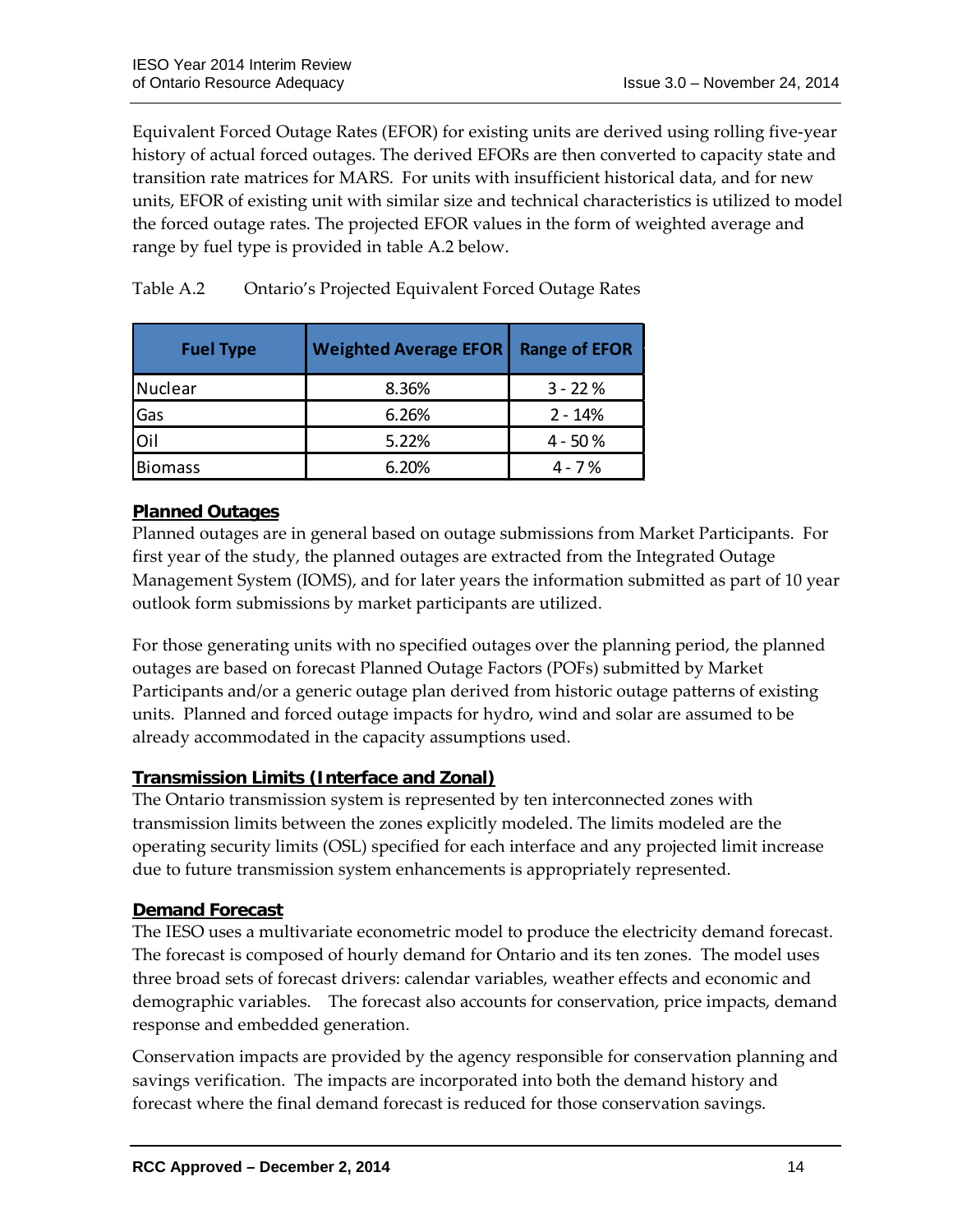The demand forecast accounts for the impacts of embedded generation. Capacity projections based on projected generation are combined with historical production functions to generate estimated hourly output. This information is then applied to the demand forecast to determine the need for grid supplied electricity.

The IESO treats demand response as a resource. As such, to maintain consistency the impacts of demand response programs are added back to the historical data.

Price impacts from time of use rates and critical peak pricing programs are treated as load modifiers and decremented from the forecast. In Ontario, the participants of demand measure program also participate in a critical peak pricing program. Therefore, at the time of the annual peak, the demand forecast is reduced for the peak pricing impacts but, concurrently, the available demand response capacity is decremented to ensure that the contribution of these resources is not counted twice.

Weather is represented by a Monthly Normal weather scenario which uses last 31 years of historical weather data to generate typical or average monthly weather. This approach results in a monthly peak demand with a 50/50 probability of being exceeded. A measure of uncertainty in demand due to weather variability is used in conjunction with the Normal weather scenario to generate a distribution of possible demand outcomes.

The economic drivers are generated using a consensus of publicly available provincial forecasts, along with economic forecasts from service providers. Demographic projections are publicly available from the Ontario's Ministry of Finance.

In the MARS program, demand is modeled as an hourly profile for each day of each year of the study period. The assumptions are consistent with those applied in preparing the forecast for the 18-Month Outlook. An allowance for load forecast uncertainty is also modeled as described below.

#### **Demand Response**

Under demand response category, contribution of Demand Response 3 (DR3), Dispatchable Loads (DL) and Peaksaver programs is captured.

Effective capacity available from dispatchable loads is determined based on historical capacity offered, using 5-year history, by the participants during peak demand hours. In MARS, dispatchable loads are modeled as EOPs that are available at all times and are represented as monthly values aggregated for each transmission zone.

Effective capacity for DR3 and Peaksaver are determined based on historical performance of the participants of individual programs. In MARS, both programs are modeled as EOPs that are available at all times and are represented as monthly values aggregated for each transmission zone. However, unlike DL, a monthly limit on number of activations is specified to restrict the number of activations for a month.